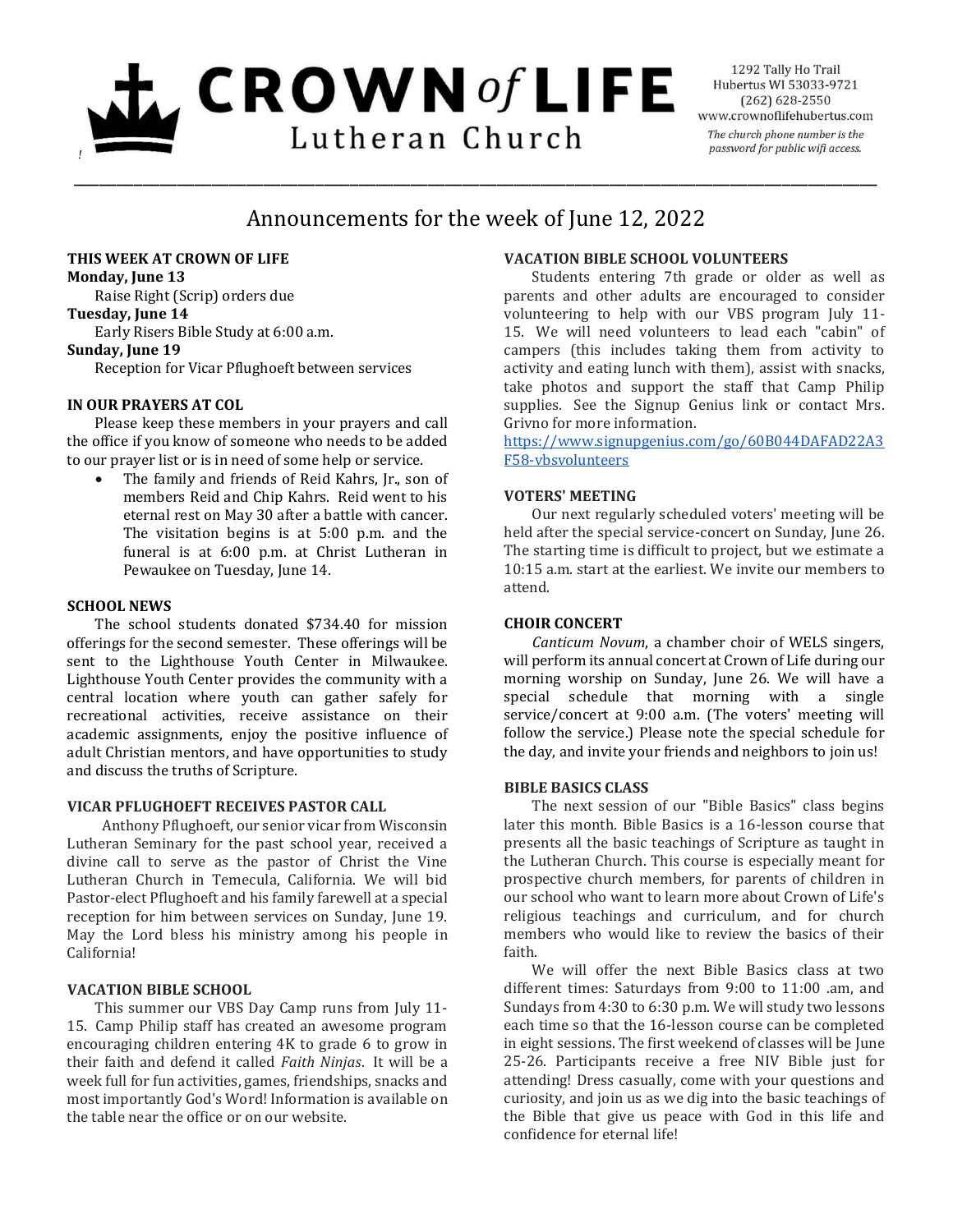#### **OLD CHURCH PEWS AVAILABLE**

This is the last week before we dispose of the old church pews that are currently in the gym. If you would like one of the pews, they are available on a first-come, first-served basis. They will be disposed of after Friday, June 17. Contact the church office if you would like to take one of the pews for yourself.

#### **SHOP WITH RAISE RIGHT**

Shop With Scrip has converted their website to Raise Right in order to align with their phone app trying to simplify matters for users. Check out the new features! Orders are due by the end of the day on the **second** and **fourth Monday of every month**. Use an order form located by the church mailboxes or contact Belinda Matter or Dawn Schaenzer with any questions.

#### **SUMMER SUNDAY BIBLE STUDY HOUR PLANS**

Sunday, June 12, is the final week in our ongoing study of the Lord's Supper. Next Sunday, June 19, will be the farewell reception for the Plughoefts.

There will be a special schedule on Sunday, June 26, when *Canticum Novum* sings during our morning worship. We will have a single service (concert) at 9:00 a.m. After the service, we will hold our regularly scheduled voters' meeting. This meeting will include adoption of the budget for the 2022-23 fiscal year.

During July and August, the adult Bible study will resume with a two-month summer series called "Thought-Provoking Statements from the Messiah." Each week we will look at a different, unusual, thoughtprovoking statement from Jesus in the Gospels and seek to understand it and apply it to our lives today. Each week's study stands by itself: If you are out of town some weekends, you can easily join the class any week and not feel "lost," since each lesson is taught independently of the others. Children are invited to join the adults during the summer while the youth Sunday School classes are on hold.

At the end of the summer, the Bible study hour will be postponed on September 4 for the Labor Day weekend, and then all classes (adults and children) will resume with brand new study series on Sunday, September 11.

#### **LAWNMOWING HELP NEEDED**

Time to set up the lawnmowing schedule! Teams mow the lawn on a rotating schedule. Two-man teams are suggested. Each team is responsible for cutting and trimming the grass areas around the church and parsonage some time during the week, Wednesday-Saturday during the months of May through October. You may sign up online for as many weeks as you like at SignUpGenius.com with this link: [https://www.signupgenius.com/go/5080F4AA4AD2DA6](https://www.signupgenius.com/go/5080F4AA4AD2DA6F58-lawnmowing) [F58-lawnmowing.](https://www.signupgenius.com/go/5080F4AA4AD2DA6F58-lawnmowing) More instructions are on the sign-up. Contact Greg Dreyer at 262-365-1825 or Bob Lalk at 262- 993-7887 with any questions.

#### **VACANT LEADERSHIP POSITIONS**

Our congregation continues to be so richly blessed by our Lord, and we humbly give thanks for His gracious care. At the same time, we continue to search for members to serve in congregational leadership positions that still remain vacant. The position focused on stewardship (i.e., helping members to discover and use their gifts of time, talents and treasures) has been vacant for almost three years now. Also, **and of particularly immediate concern**, is the vacancy created in our controller position when it was unable to be filled during our elections last November.

Our congregation cannot effectively meet the ministry opportunities that our Lord sets before us without the involvement of congregation members to provide leadership in these areas. I am asking those of you that have graciously been given gifts in these areas to consider anew whether you might serve your Lord, and your brothers and sisters in Christ, via either of these positions. Perhaps it is the case that you may have a heart willing to serve but have doubts about whether you have the "right" talents and skills. If so, at least take the first step and ask to learn more about these positions. We would be happy to tell you more and perhaps help you discover if these positions, or other opportunities, might be ways in which your gifts can be used. Please give prayerful consideration to this request and contact Dave Sitzman (262-627-9194, [dasitzman@gmail.com\)](mailto:dasitzman@gmail.com) or any other member of the leadership team to learn more.

#### **KML NEWS**

The KML Charity Golf Outing and Dinner will be held on Monday, July 18. This annual event has become a highlight of the year and has filled quickly these past few years. Registration will be open in late May at [www.kmlhs.org/golf22.](http://www.kmlhs.org/golf22) We welcome sponsors and donors for our outing and have a full list of sponsorship options available. Questions? Contact Paul Snamiska (262.677.4051 x4023; [paul.snamiska@kmlhs.org\)](mailto:paul.snamiska@kmlhs.org).

#### **HELP WANTED**

Look on the movable bulletin board for—

- Event Coordinator at Kettle Moraine Lutheran High School
- Part-time teacher for Gr. 2-4 in subjects of interest and/or Grades 2-8 Music and Art at Zion Lutheran School in Hartland
- Financial Aid Specialist at Wisconsin Lutheran College

#### **ATTENDANCE FROM LAST WEEK**

Thursday Attendance - 43 Sunday Attendance Early – 78 Late –179

#### **BULLETIN ANNOUNCEMENTS**

Weekly announcements for the bulletin may be emailed to [coladmin@crownoflifehubertus.com](mailto:coladmin@crownoflifehubertus.com) or call 628-2550 ext. 201. Bulletin information from the previous week may be found at [www.crownoflifehubertus.com](http://www.crownoflifehubertus.com/)